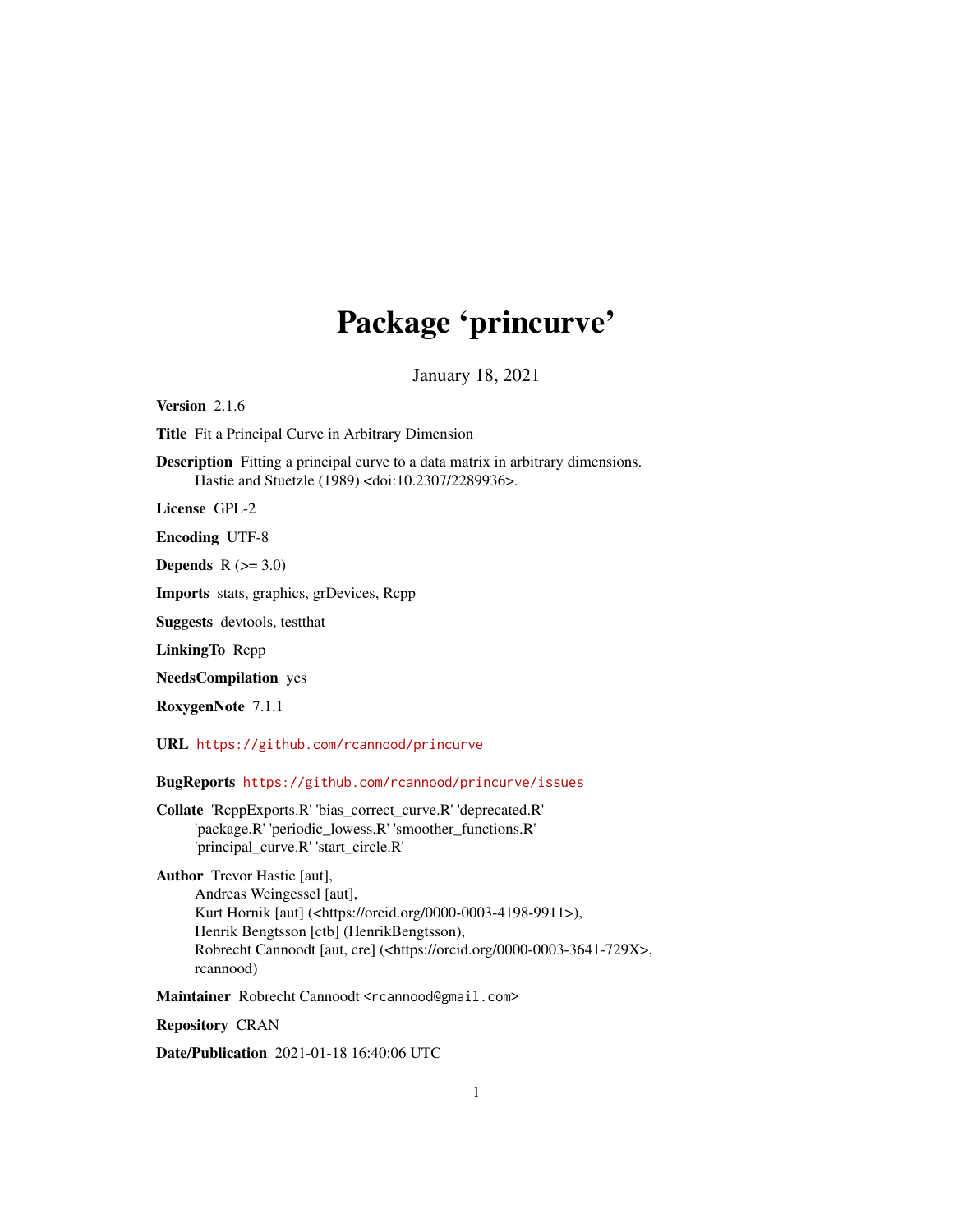### <span id="page-1-0"></span>R topics documented:

| Index | $\mathbf{8}$ |
|-------|--------------|
|       |              |
|       |              |
|       |              |
|       |              |
|       |              |
|       |              |

princurve-package *Fit a Principal Curve in Arbitrary Dimension*

#### Description

Fit a principal curve which describes a smooth curve that passes through the middle of the data x in an orthogonal sense. This curve is a non-parametric generalization of a linear principal component. If a closed curve is fit (using smoother = "periodic\_lowess") then the starting curve defaults to a circle, and each fit is followed by a bias correction suggested by Jeff Banfield.

#### References

Hastie, T. and Stuetzle, W., [Principal Curves,](https://www.jstor.org/stable/2289936) JASA, Vol. 84, No. 406 (Jun., 1989), pp. 502-516, doi: [10.2307/2289936](https://doi.org/10.2307/2289936) [\(PDF\)](https://web.stanford.edu/~hastie/Papers/principalcurves.pdf).

See also Banfield and Raftery (JASA, 1992).

#### See Also

[principal\\_curve](#page-2-1), [project\\_to\\_curve](#page-4-1)

principal.curve *Deprecated functions*

#### Description

This function is deprecated, please use [principal\\_curve](#page-2-1) and [project\\_to\\_curve](#page-4-1) instead.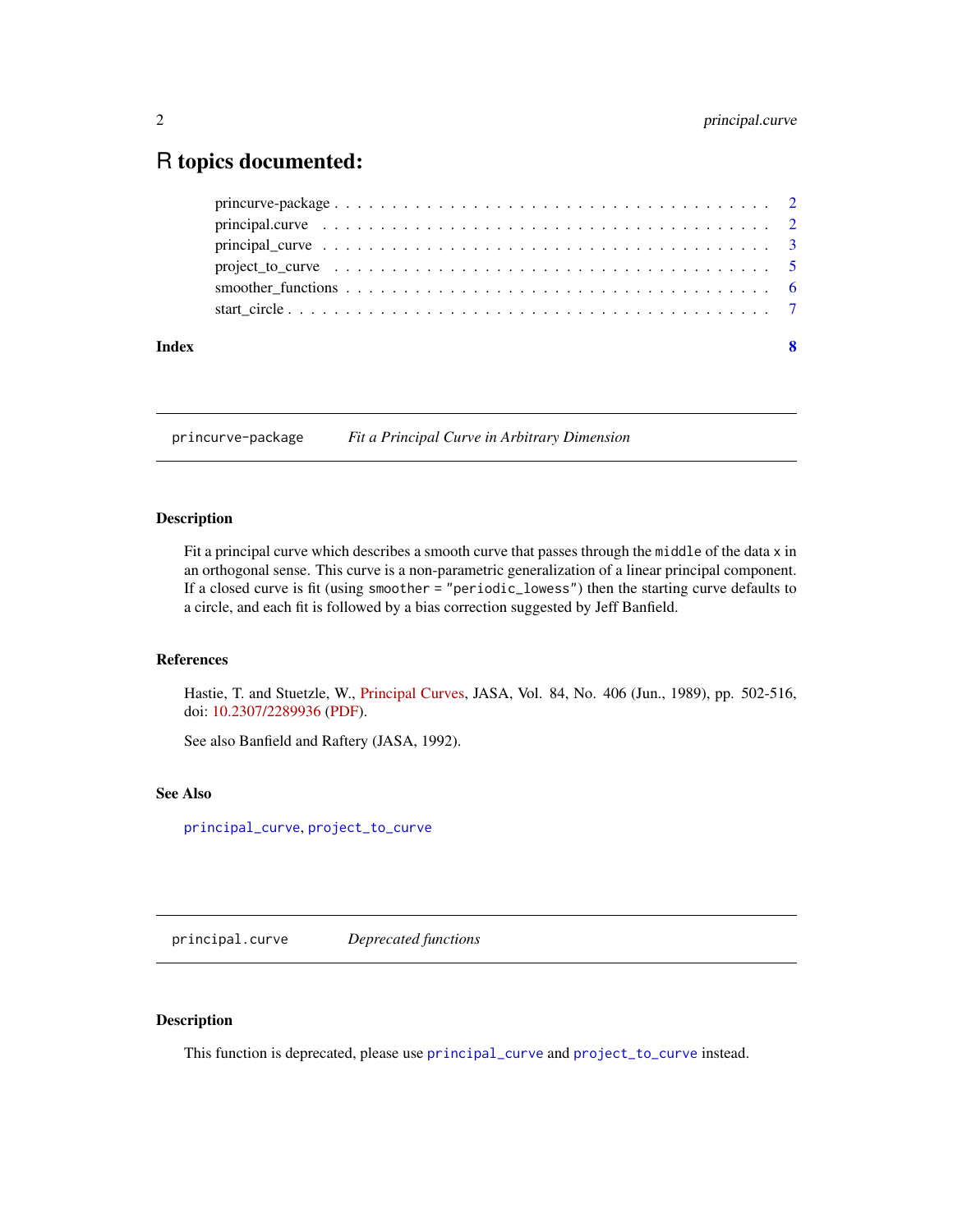#### <span id="page-2-0"></span>principal\_curve 3

#### Usage

```
principal.curve(...)
   ## S3 method for class 'principal.curve'
   lines(...)## S3 method for class 'principal.curve'
   plot(...)## S3 method for class 'principal.curve'
   points(...)
   get.lam(...)
Arguments
```
... Catch-all for old parameters.

<span id="page-2-1"></span>principal\_curve *Fit a Principal Curve*

#### Description

Fit a principal curve which describes a smooth curve that passes through the middle of the data x in an orthogonal sense. This curve is a non-parametric generalization of a linear principal component. If a closed curve is fit (using smoother = "periodic\_lowess") then the starting curve defaults to a circle, and each fit is followed by a bias correction suggested by Jeff Banfield.

#### Usage

```
principal_curve(
  x,
  start = NULL,
  thresh = 0.001,
 maxit = 10,
  stretch = 2,
  smoother = c("smooth_spline", "lowess", "periodic_lowess"),
  approx_points = FALSE,
  trace = FALSE,plot_iterations = FALSE,
  ...
\mathcal{L}## S3 method for class 'principal_curve'
lines(x, \ldots)## S3 method for class 'principal_curve'
```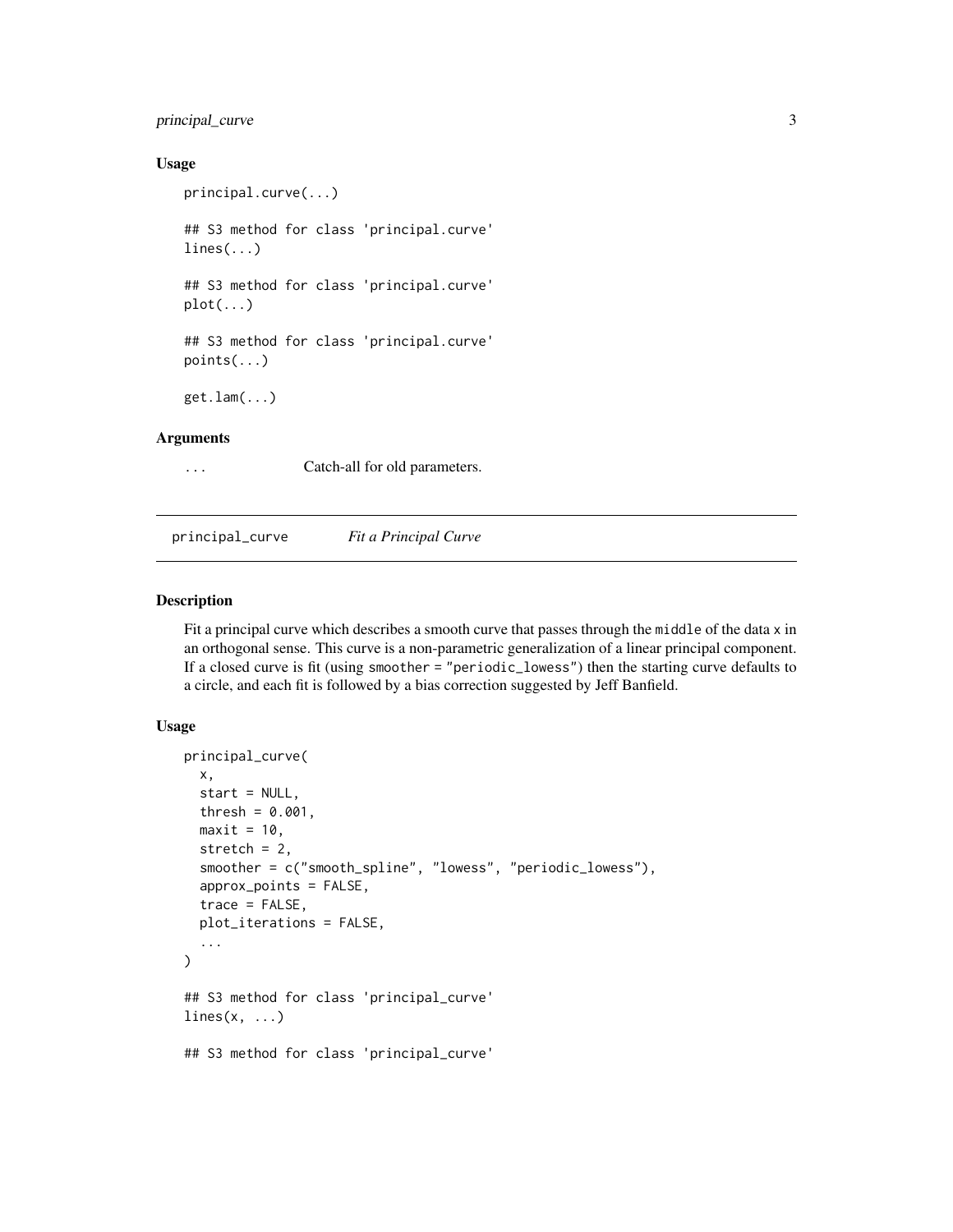```
plot(x, \ldots)## S3 method for class 'principal_curve'
points(x, ...)
whiskers(x, s, ...)
```
#### Arguments

| x               | a matrix of points in arbitrary dimension.                                                                                                                                                                                                                     |
|-----------------|----------------------------------------------------------------------------------------------------------------------------------------------------------------------------------------------------------------------------------------------------------------|
| start           | either a previously fit principal curve, or else a matrix of points that in row order<br>define a starting curve. If missing or NULL, then the first principal component<br>is used. If the smoother is "periodic_lowess", then a circle is used as the start. |
| thresh          | convergence threshold on shortest distances to the curve.                                                                                                                                                                                                      |
| maxit           | maximum number of iterations.                                                                                                                                                                                                                                  |
| stretch         | A stretch factor for the endpoints of the curve, allowing the curve to grow to<br>avoid bunching at the end. Must be a numeric value between 0 and 2.                                                                                                          |
| smoother        | choice of smoother. The default is "smooth_spline", and other choices are<br>"lowess" and "periodic_lowess". The latter allows one to fit closed curves.<br>Beware, you may want to use $iter = 0$ with lowess().                                              |
| approx_points   | Approximate curve after smoothing to reduce computational time. If FALSE, no<br>approximation of the curve occurs. Otherwise, approx_points must be equal<br>to the number of points the curve gets approximated to; preferably about 100.                     |
| trace           | If TRUE, the iteration information is printed                                                                                                                                                                                                                  |
| plot_iterations |                                                                                                                                                                                                                                                                |
|                 | If TRUE the iterations are plotted.                                                                                                                                                                                                                            |
| .               | additional arguments to the smoothers                                                                                                                                                                                                                          |
| S               | a parametrized curve, represented by a polygon.                                                                                                                                                                                                                |

#### Value

An object of class "principal\_curve" is returned. For this object the following generic methods a currently available: plot,points,lines.

It has components:

| a matrix corresponding to x, giving their projections onto the curve.                                                                              |
|----------------------------------------------------------------------------------------------------------------------------------------------------|
| an index, such that $s[order, ]$ is smooth.                                                                                                        |
| for each point, its arc-length from the beginning of the curve. The curve is<br>parametrized approximately by arc-length, and hence is unit-speed. |
| the sum-of-squared distances from the points to their projections.                                                                                 |
| A logical indicating whether the algorithm converged or not.                                                                                       |
| num_iterations Number of iterations completed before returning.                                                                                    |
| the call that created this object; allows it to be updated().                                                                                      |
|                                                                                                                                                    |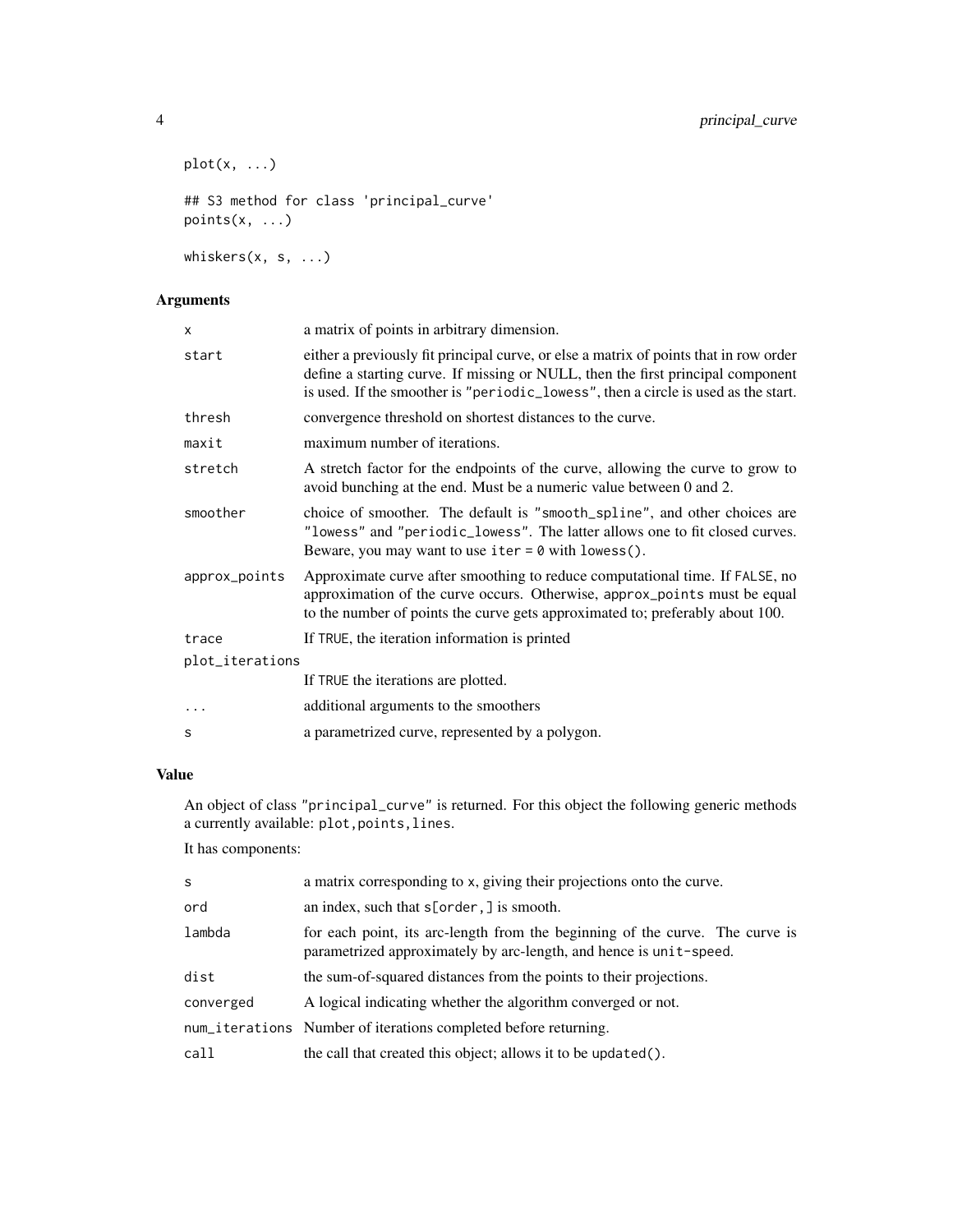#### <span id="page-4-0"></span>project\_to\_curve 5

#### References

Hastie, T. and Stuetzle, W., [Principal Curves,](https://www.jstor.org/stable/2289936) JASA, Vol. 84, No. 406 (Jun., 1989), pp. 502-516, doi: [10.2307/2289936](https://doi.org/10.2307/2289936) [\(PDF\)](https://web.stanford.edu/~hastie/Papers/principalcurves.pdf).

#### See Also

[project\\_to\\_curve](#page-4-1)

#### Examples

```
x <- runif(100,-1,1)
x \le - \text{cbind}(x, x^2 + \text{norm}(100, \text{sd} = 0.1))fit <- principal_curve(x)
plot(fit)
lines(fit)
points(fit)
whiskers(x, fit$s)
```
<span id="page-4-1"></span>project\_to\_curve *Project a set of points to the closest point on a curve*

#### Description

Finds the projection index for a matrix of points x, when projected onto a curve s. The curve need not be of the same length as the number of points.

#### Usage

```
project_to_curve(x, s, stretch = 2)
```
#### Arguments

| X       | a matrix of data points.                                                       |
|---------|--------------------------------------------------------------------------------|
| S.      | a parametrized curve, represented by a polygon.                                |
| stretch | A stretch factor for the endpoints of the curve, allowing the curve to grow to |
|         | avoid bunching at the end. Must be a numeric value between 0 and 2.            |

#### Value

A structure is returned which represents a fitted curve. It has components

| S        | The fitted points on the curve corresponding to each point x          |
|----------|-----------------------------------------------------------------------|
| ord      | the order of the fitted points                                        |
| lambda   | The projection index for each point                                   |
| dist     | The total squared distance from the curve                             |
| dist_ind | The squared distances from the curve to each of the respective points |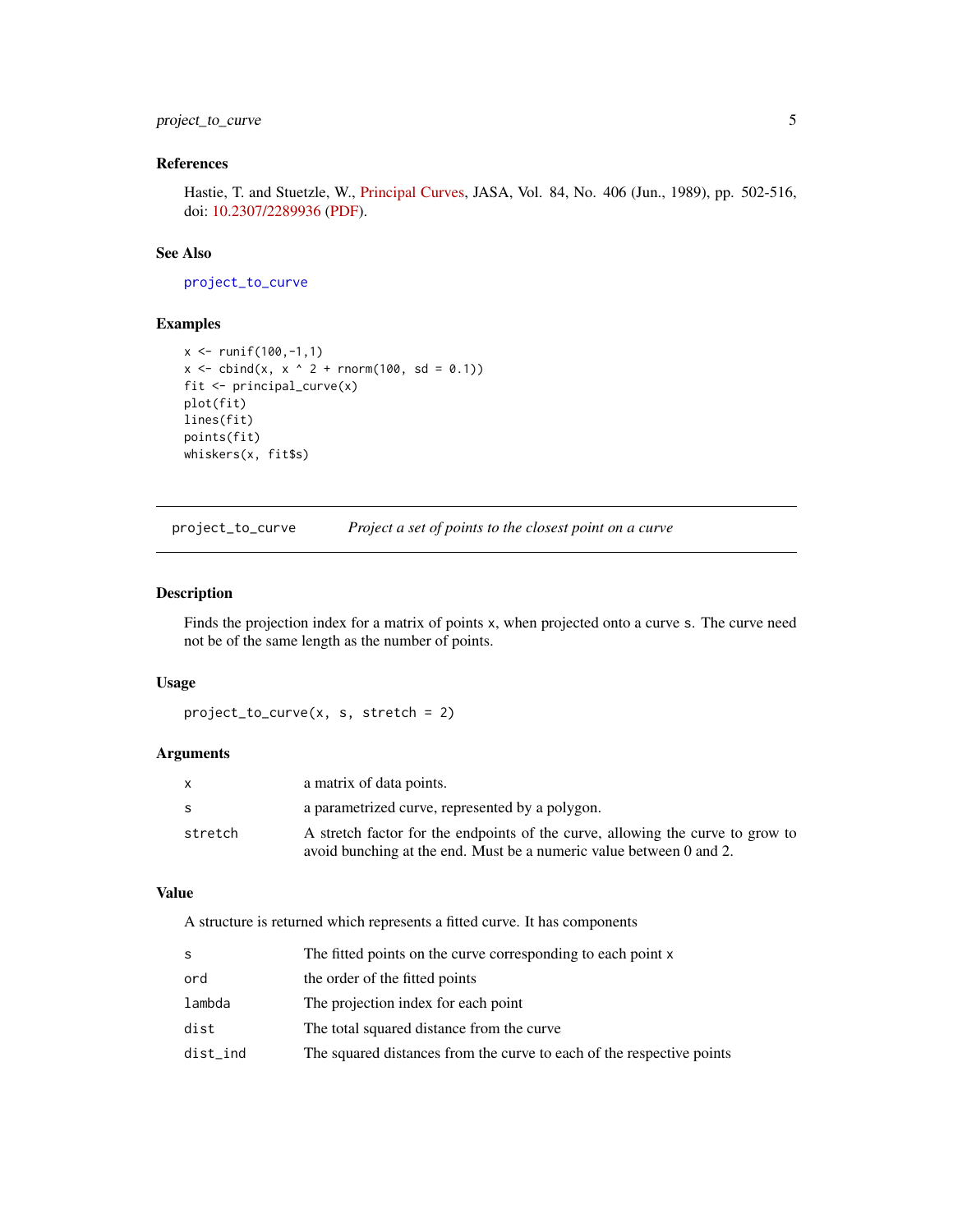#### See Also

[principal\\_curve](#page-2-1)

#### Examples

```
t <- runif(100, -1, 1)
x \le - \text{cbind}(t, t^2) + \text{norm}(200, \text{sd} = 0.05)s \le matrix(c(-1, 0, 1, 1, 0, 1), ncol = 2)
proj <- project_to_curve(x, s)
plot(x)
lines(s)
segments(x[, 1], x[, 2], proj$s[, 1], proj$s[, 2])
```
smoother\_functions *Smoother functions*

#### Description

Each of these functions have an interface function(lambda,xj,...), and return smoothed values for xj. The output is expected to be ordered along an ordered lambda. This means that the following is true:

 $x \leftarrow runif(100)$ y <- runif(100) ord <- sample.int(100) sfun <- smoother\_functions[[1]]  $all(sfun(x, y) == sfun(x[ord], y[ord]))$ 

#### Usage

smoother\_functions

#### Format

An object of class list of length 3.

<span id="page-5-0"></span>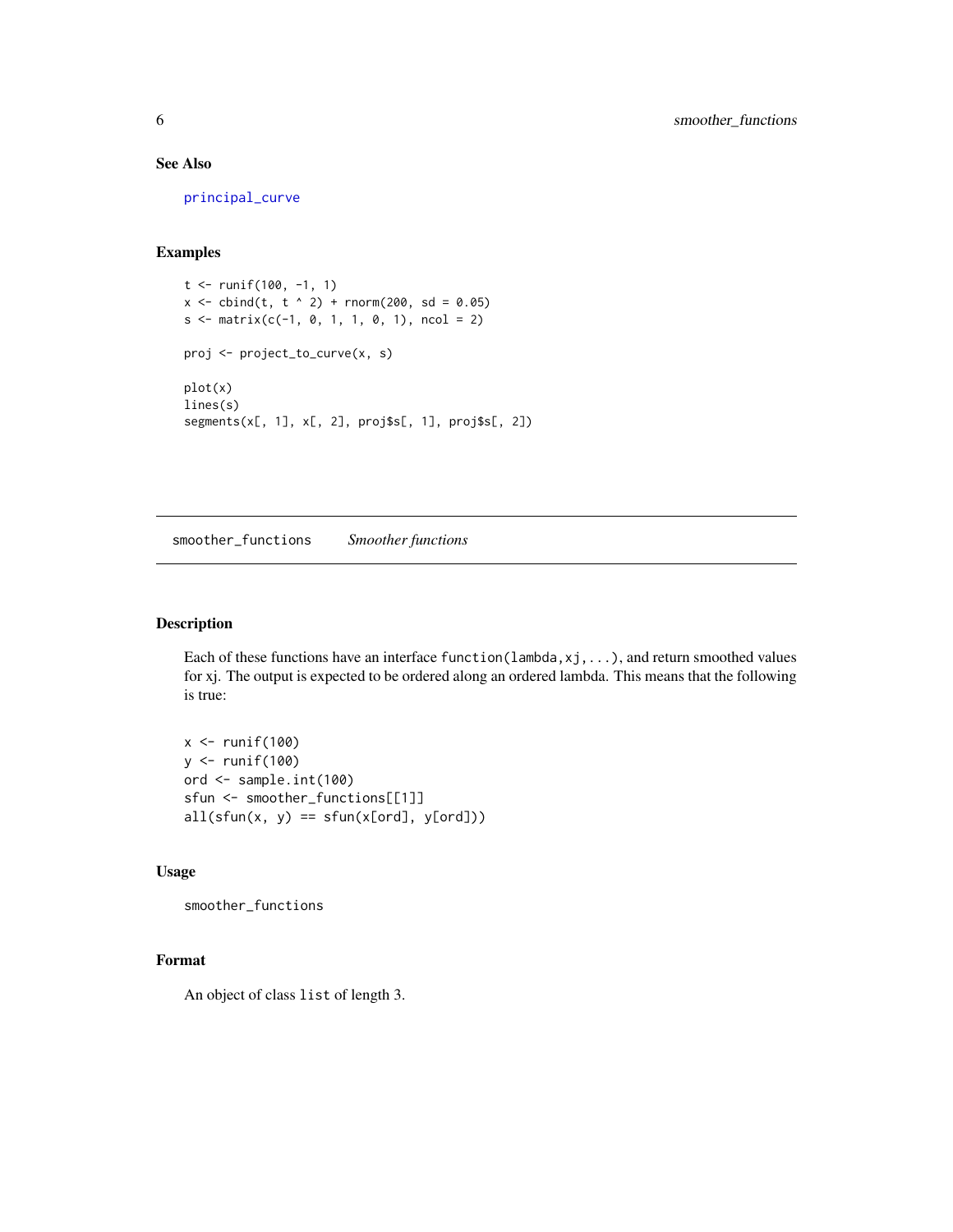<span id="page-6-0"></span>

#### Description

The starting circle is defined in the first two dimensions, and has zero values in all other dimensions.

#### Usage

```
start_circle(x)
```
#### Arguments

x The data for which to generate the initial circle

#### Examples

```
## Not run:
x \leftarrow \text{cbind}(rnorm(100, 1, .2),
  rnorm(100, -5, .2),
  runif(100, 1.9, 2.1),
  runif(100, 2.9, 3.1)
\overline{\phantom{a}}circ <- start_circle(x)
plot(x)
lines(circ)
## End(Not run)
```